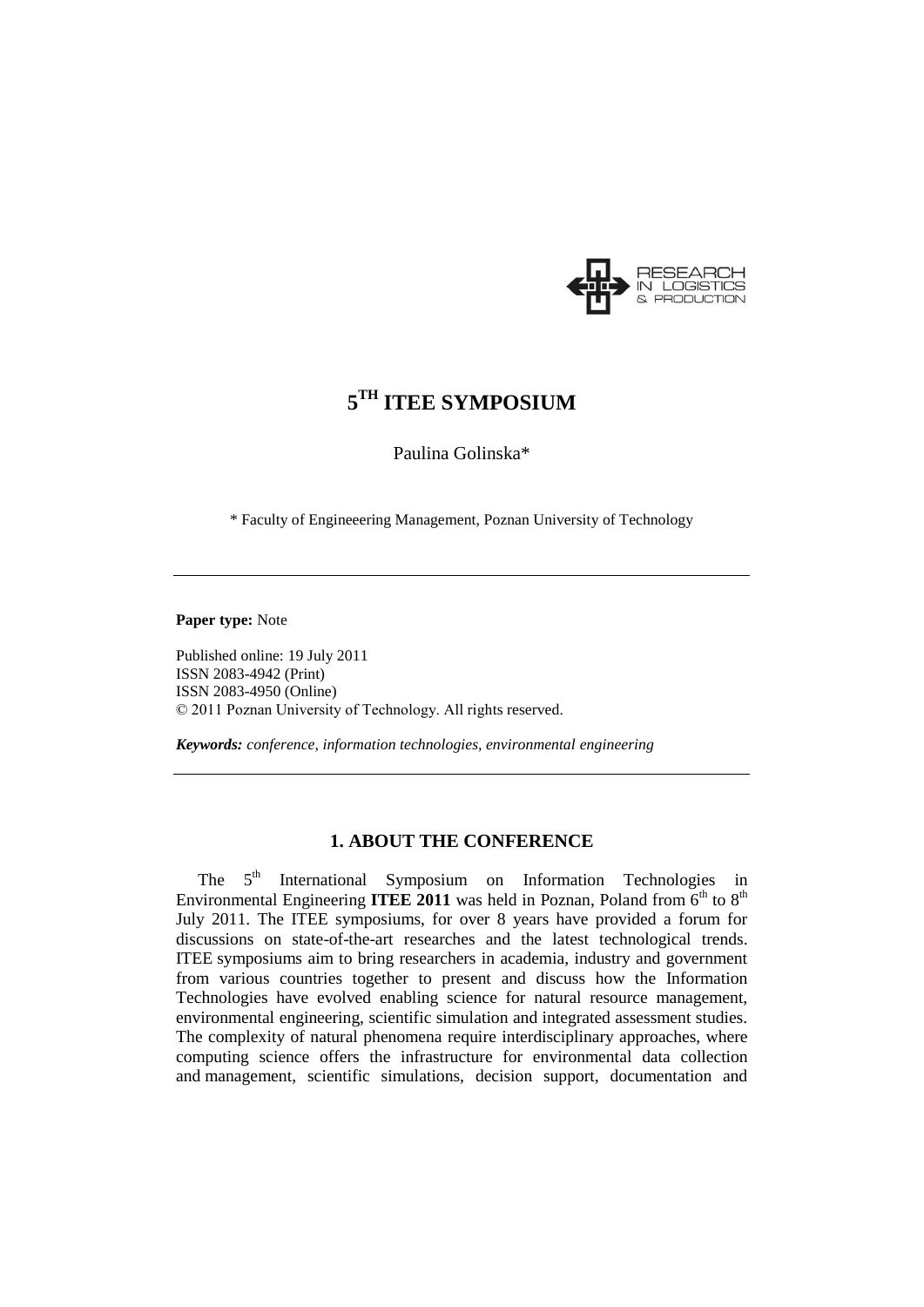reporting. Nowadays every area of human activity leaves a footprint on the natural environment. New legal regulations, shifts in consumption patterns and economic crises force companies and other institutions to change their traditional practices to more environmentally friendly ones. In the "new economy", computing plays an important role in the daily practices of environmental engineers, industrial engineers, economists and social scientists. The complexity of sustainable development requires interdisciplinary approaches, During ITEE 2011 were discussed among computer scientists, environmental engineers, economists and social scientists new paradigms for problem solving and decision making in the area of sustainable development.

In the conference participated about 70 participants from 14 countries: Austria, Canada, Cuba, France, Greece, Germany, Iran, Macedonia, Spain, Syria, USA, Taiwan, Tanzania and Poland.



**Fig. 1** ITEE2011 participants

## **2. INFORMATION TECHNOLOGIES IN ENVIROMENTAL ENGINEERING – NEW TRENDS AND CHALLENGES**

The monograph Information Technologies in Environmental Engineering – New Trends and Challenges (P. Golinska, M. Fertsch, J. Marx Gomez eds.), which is published by Springer Verlag, contains recent studies in eco-informatics, promising ideas and new challenges in information management for supporting sustainability in companies and other organization. The scope of this book includes sets of solutions which show different stakeholders' viewpoints on sustainability.